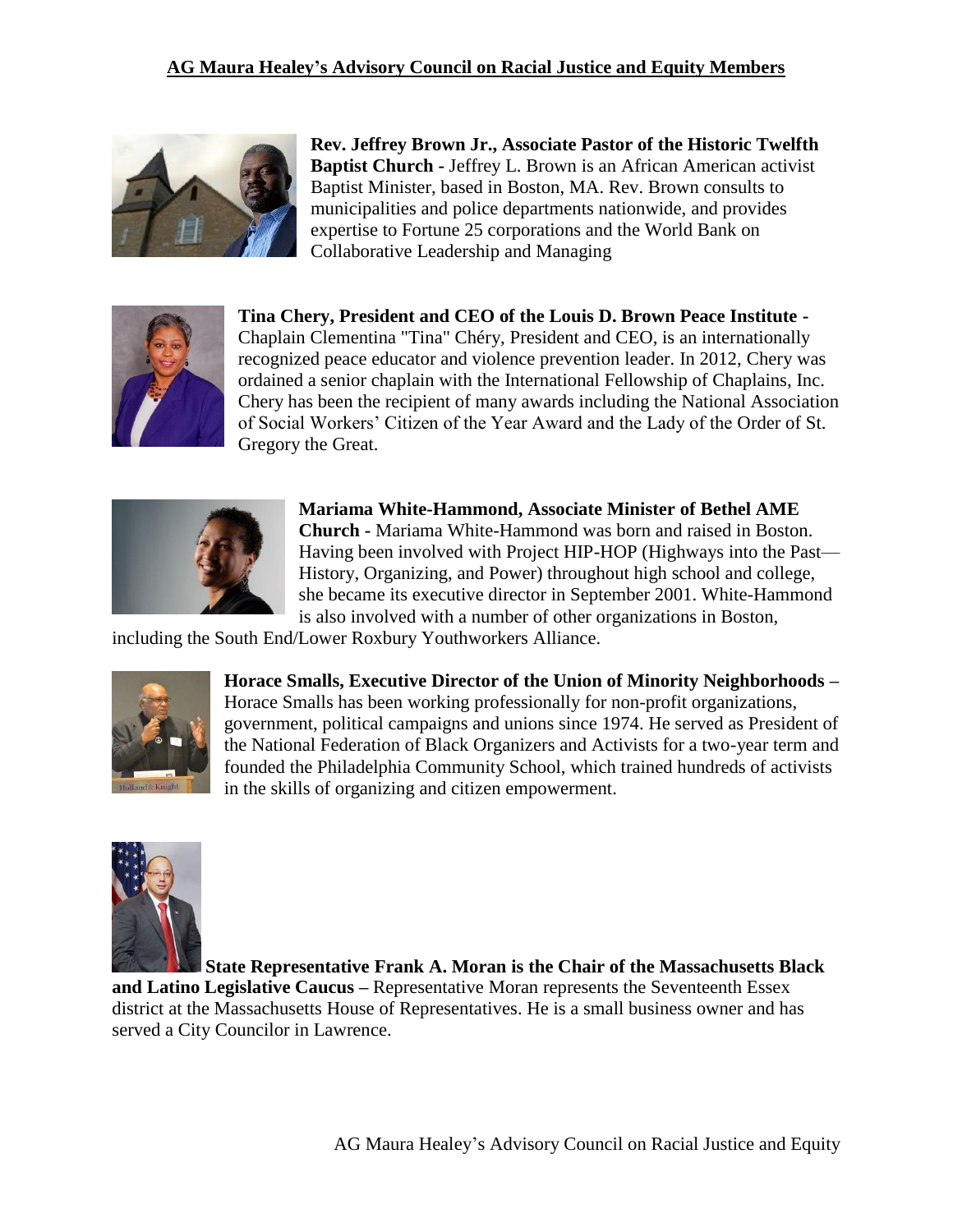

**Rahsaan Hall, Director of the ACLU Racial Justice Program -** Rahsaan Hall is the newly appointed Director of the Racial Justice Program for the American Civil Liberties Union of Massachusetts. Prior to joining the ACLU of Massachusetts Hall was the Deputy Director of the Lawyers' Committee for Civil Rights and Economic Justice. Hall has also headed up the Voting Rights Project. He is an

ordained reverend in the African Methodist Episcopal Church.



**Courtney Grey, Director of Trauma Services, Boston Public Health Commission -** Grey began his career in Boston shortly after graduating from MIT, working on a very different aspect of the health care field: installing the computer systems in Boston's major hospitals. Soon, though, the Boston University School of Medicine offered Grey a research position. Grey took the information he gathered as a researcher and applied it to his work at the BPHC.



**Monalisa Smith, Executive Director of Mother's for Justice and Equality -** Monalisa Smith is the President of Mothers for Justice and Equality, a non-profit grassroots organization in Dorchester that aims to eliminate youth violence in Boston neighborhoods. Smith is a Dorchester native with a corporate background as Director of Community Investment for Citizens Bank, Massachusetts.



**Joyce McNickles, CEO/Executive Director of McNickles and Associates -** Dr. Joyce McNickles leads McNickles and Associates, a consulting practice which advances inclusion and social justice in organizations. She was an Assistant Professor of Human Development and Human Services at Anna Maria College where she taught courses on diversity in the workplace, social inequality, black identity, multicultural education, and sociology.



**Patricia Yancey, President of NAACP Worcester Chapter -** Patricia Yancey currently serves as the president of the Worcester branch of the National Association for the Advancement of Colored People. Yancey has said she has a lot of high hopes for what the NAACP volunteers and other members of the community can make in the lives of people in Worcester.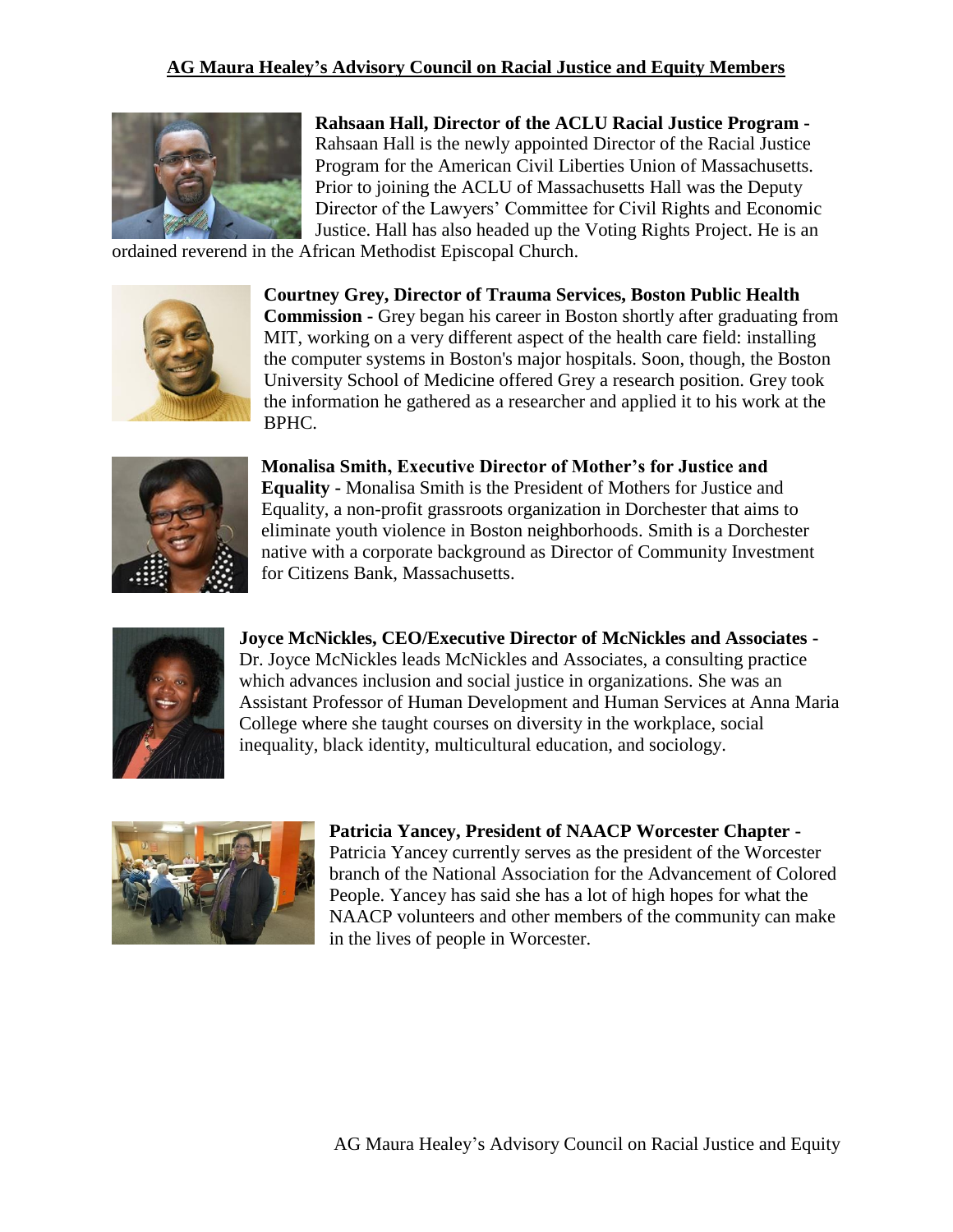

**Rev. Clyde D. Talley, Senior PastorBelmont AME Zion Church** Rev. Talley has completed all of his religious studies under the AME Zion Church and is an ordained minister. Talley is currently serving as President of Overseas Missions, District and Conference Treasurer, Conference Board of Admissions, and Eastern District Chief of Protocol creator. He is also a member of the American Association of Christian Counselors.



**Rev. Raymond D. Austin, Senior Pastor Emmanuel Baptist Church -** Rev. Raymond D. Austin, Jr. is a native of Youngstown, Ohio and the proud pastor of Emmanuel Baptist Church in Worcester, Massachusetts. Rev. Austin is the former pastor of Riverside United Methodist Church in Riverside, Illinois where he served in a specially assigned cross-cultural/cross-denominational appointment. In addition, Rev. Austin is the founder and visionary of Canaan Community Church, a student ministry that was hosted on the University of Michigan campus.



**Elder Esau Vance, Pastor at Mt. Olive Pentecostal UHC, Inc. -** Pastor Esau Vance has been walking in God's favor and faith for forty plus years as a husband, father, deacon and servant of God at Mt. Olive Pentecostal Church. Elder Vance is currently servicing as the President of the Worcester Black Clergy, he also serves on the Police and Clergy Partnership Executive Committee, as well as co-chairs the Police and Clergy Partnership Alliance.



**Shanique Spalding, Community Activist & former Volunteer Manager YWCA Springfield -** Shanique Spalding advocates for services for victims of domestic violence and sexual assaults in Western Mass. She is a 2011 graduate of Mt. Ida College.



**Rev. Catharine Cummings, Pastor, Wesley United Methodist Church -** Rev. Catharine Cummings is a graduate of Tennessee State University and Harvard Divinity School and is an active advocate and pastor in the Springfield community.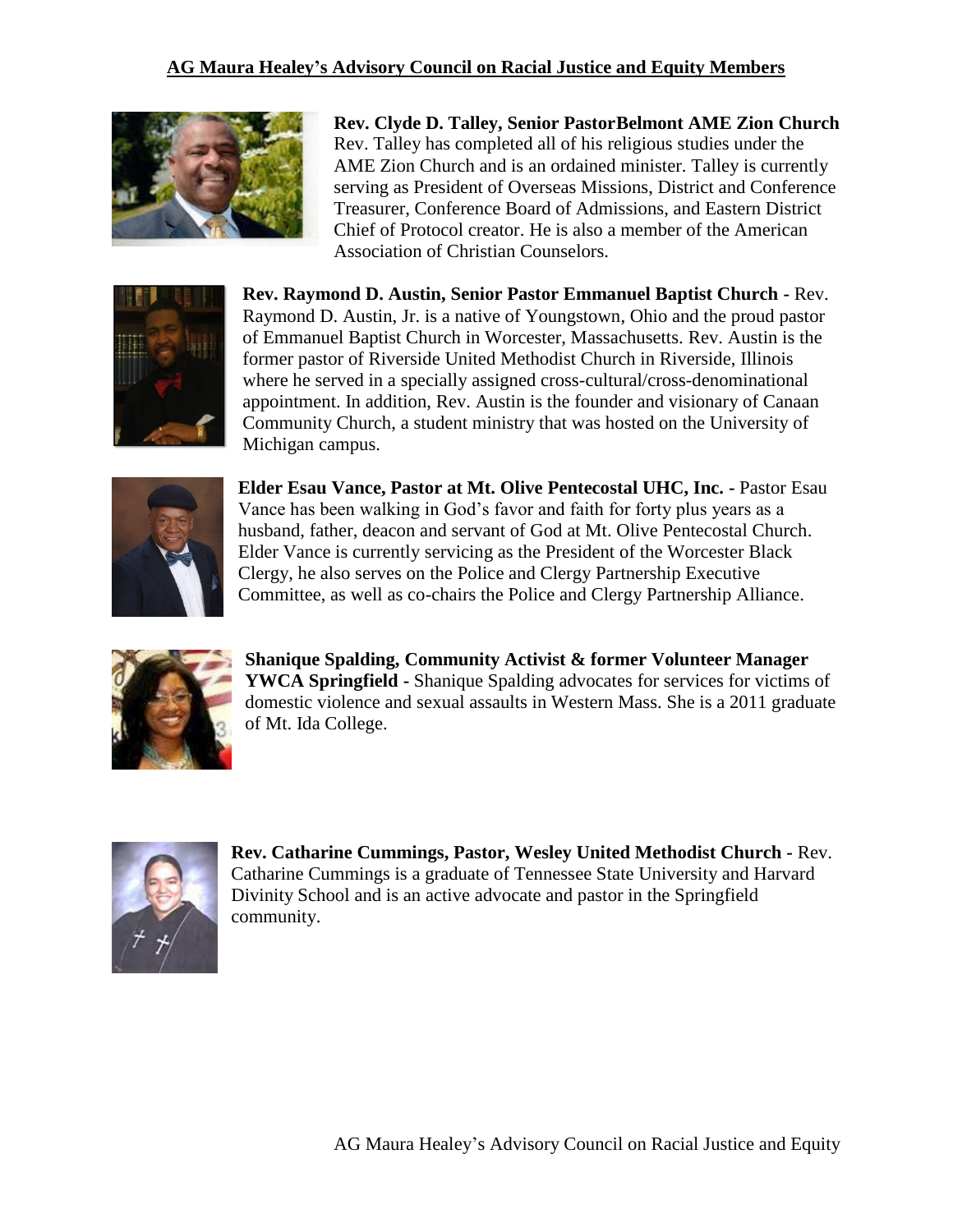

**Bishop Talbert W. Swan, II, President of NAACP Springfield Chapter -** Reverend Talbert W. Swan, II is the pastor of the Spring of Hope Church of God in Christ, Assistant General Secretary for the National Church of God in Christ, National Chaplain of Iota Phi Theta Fraternity, Inc., Executive Director of COGIC Family Services, an author, radio talk show host and long-time community activist.

**Marcelina Pina-Christian, Human Services Coordinator and Executive Director of Human Relations Commission for the city of New Bedford.** The Commission promotes mutual understanding and respect among all citizens of the city and to assure equal opportunity for all, through education, research and investigation, and collaboration.



**Ivan Espinoza-Madrigal, Executive Director of the Lawyer's Committee for Civil Rights and Economic Justice -** Iván Espinoza-Madrigal is the Executive Director of the Lawyers' Committee for Civil Rights and Economic Justice. In a decade as a public interest lawyer, Espinoza-Madrigal has worked on a wide range of civil rights issues, including racial justice, immigrant rights, and LGBT/HIV equality.



**John Borders IV, Founder Breakfast IV Brothers** - John Matthew Borders, IV is the Executive Director | Founder of Breakfast IV Brothers. Breakfast IV Brothers is a safe space for brothers to converge and promote their collective experiences as a platform for mentoring, sharing, and growing with one another. He also works as a Manager of Community Engagement for the Boston Celtics.



**Rev. Dr. Gregory G. Groover, Sr. Pastor of The Historic Charles Street A.M.E. Church -** Rev. Dr. Gregory G. Groover, Sr., is a native of Freeport, Long Island, and was appointed Pastor of the Historic Charles Street A.M.E. Church in Roxbury, Massachusetts in June 1994. Presently he serves as a member of the Black Ministerial Alliance (BMA). In addition, he is devoted to public school reform in Boston.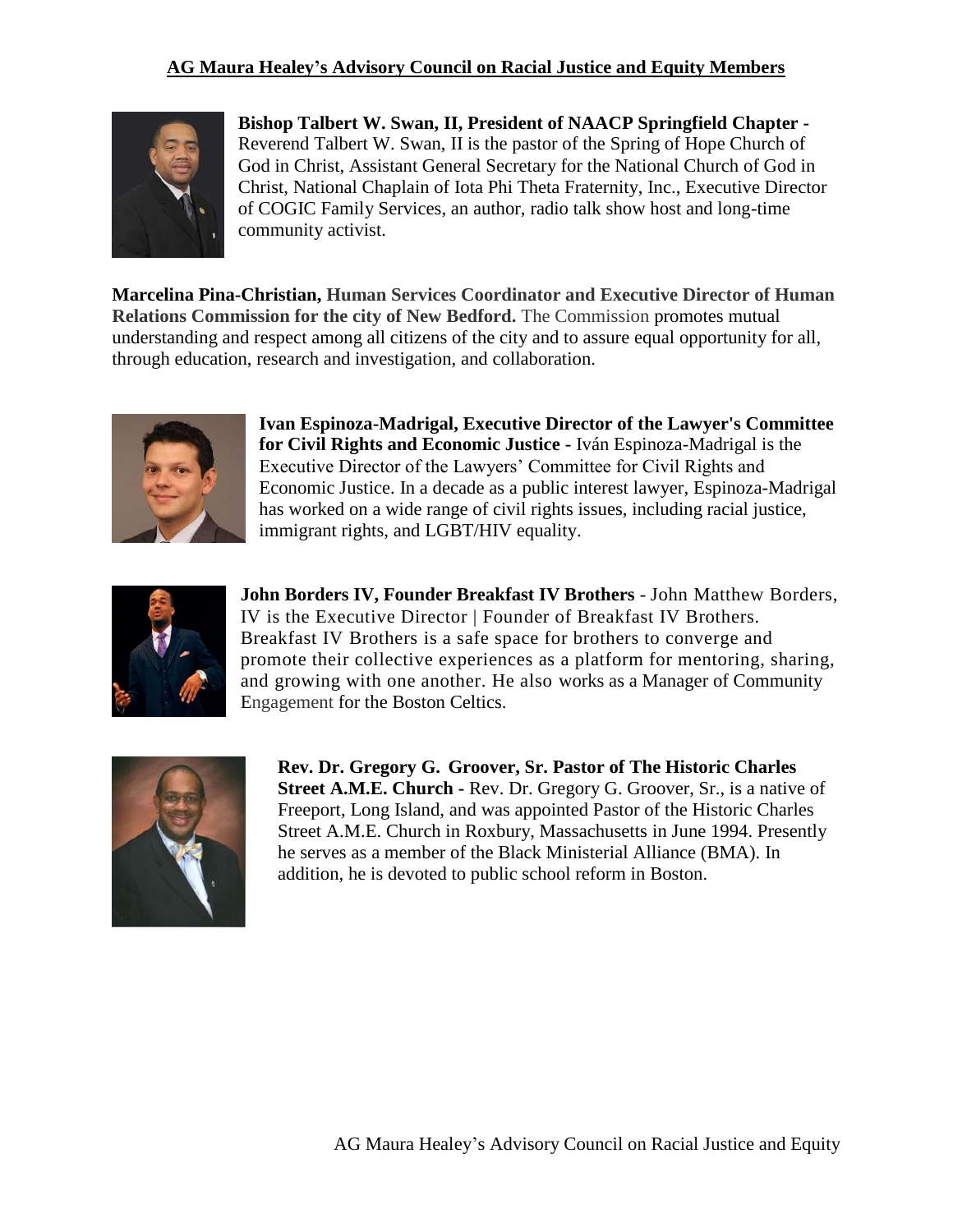

**Cheryl Crawford, Executive Director of MassVote** - Cheryl Clyburn Crawford grew up in Boston and has worked for many years in communities of color advocating for voting and civil rights. She joined MassVOTE in 2008. Crawford directs the Democracy for Nonprofits program and the Civic Engagement Fund, which distributes seed money and technical support to community nonprofit organizations so that they can to make a significant commitment to voter empowerment.



**Darnell Williams, President/CEO of Urban League of Eastern Massachusetts -** Darnell Williams is President/CEO of the Urban League of Eastern Massachusetts since 2001. Williams was President of the Springfield Branch NAACP, and President of the NAACP New England Area Conference. In February 2008, Williams was appointed by Governor Patrick to the Board of Directors of the Massachusetts Bay Transit Authority (MBTA), and in 2009 began serving on the MBTA's Retirement Board.



**Dr. Myechia Minter-Jordan, President/CEO of The Dimock Center -** In 2013, Dr. Myechia Minter-Jordan became President and CEO of The Dimock Center, the largest employer in Roxbury, Massachusetts and the second-largest health center in Boston. Dr. Jordan's collaborative approach has led to significant partnerships linking Dimock to world-class institutions such as The Harvard Medical School, Beth Israel Deaconess Medical Center and Partners HealthCare.



**Pauline Quirion, Lead Attorney and Director of CORI Project Greater Boston Legal Services -** Pauline Quirion is the director of the CORI & Re-entry Project and Lead Attorney for appellate advocacy at Greater Boston Legal Services. Quirion is the editor of two MCLE books (Massachusetts Criminal Offender Record Information (CORI) Law and Paternity and the Law of Parentage), has authored numerous articles and frequently lectured at continuing legal education programs.



**Vanessa Calderón-Rosado, CEO, Inquilinos Boricuas en Acción (IBA) -** Vanessa Calderón-Rosado, CEO of Inquilinos Boricuas en Acción (IBA), in Boston. IBA is a non-profit organization and a dynamic community-building agency that started in the South End neighborhood of Boston, to address displacement of low-income families due to urban development. IBA offers affordable housing and supportive programming to improve the knowledge, life skills and health of participants of all ages.